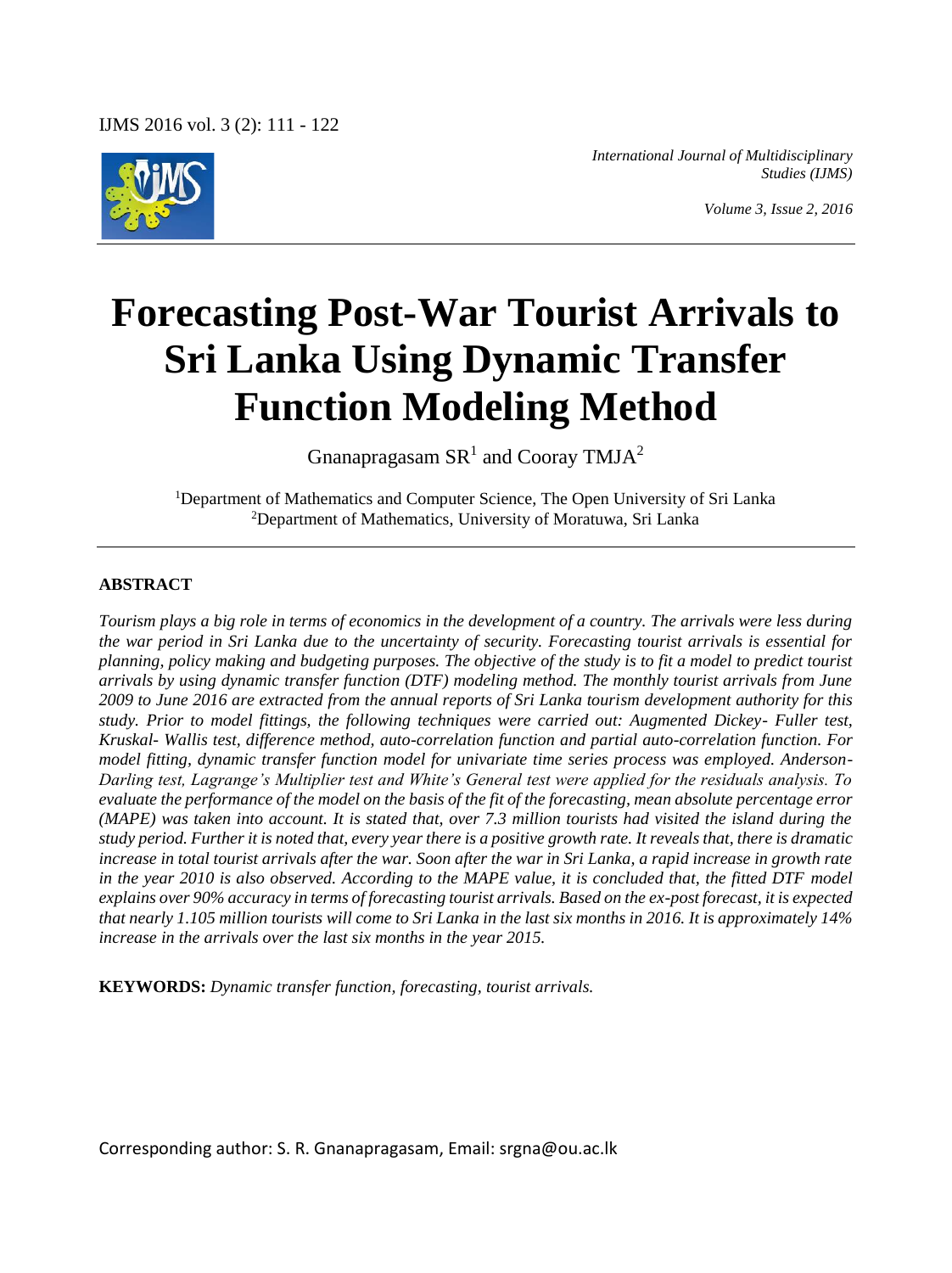## **1. INTRODUCTION**

Tourism, as an industry, contributes to the national economy of a country in a large scale. Now it is one of the largest and fastest growing economic sectors in the world. The case studies (Balaguer & Cantavella, 2002; Durbarry, 2004) discovered the impact of tourism on economic growth in Spanish and Mauritius respectively. An empirical study (King & Gamage, 1994) addressed the impact of tourism on economic growth in Sri Lanka. There is a significant causal relationship from tourism receipts to the gross domestic product (GDP) of Sri Lanka (Wickramasinghe & Ihalanayake, 2006). There were several set-backs in the tourism development process in Sri Lanka such as global economic crisis in 2009, Tsunami in 2004 and the internal conflict from the year 1983 to the year 2009. During the conflict period, mainly due to the uncertainty of security, tourists did not come to Sri Lanka. Nevertheless, the conflict is over by now.

The records in Sri Lanka tourism development authority (SLTDA) show that, the tourist arrivals are dramatically increasing after the internal conflict. As per the statistical annual report 2015 of SLTDA, due to the rise of the arrivals to Sri Lanka, tourism was able to upgrade its rank to the third level as the largest source of foreign exchange earner of the national economy in 2015. Those that ranked above tourism were Foreign Remittances and Textiles & Garments industries. The portion of contribution of tourism to total foreign exchange earnings in 2015 amounted to 12.4%. It reveals that contribution of tourism to the GDP is significantly high.

Tourism basically contains two types as domestic and international. This study is mainly focused only on the international tourist arrivals to Sri Lanka. Prediction of tourist arrivals is essential for planning, policy making and budgeting purposes. Thus, the objective of the study is to fit a model to predict international tourist arrivals by using dynamic transfer function (DTF) modelling method.

## **2. BACKGROUND**

The general theme of the studies (Bermudez *et al*., 2007; Witt *et al*., 1992; Lim & McAleer, 2001; Akuno *et al*., 2015) says that forecasting accuracy is high in exponential smoothing modelling and this approach obtains a level of accuracy comparable to those of other more sophisticated models. However, the empirical studies (Cho, 2001; Chu, 1998; Loganathan & Yahaya, 2010; Chang *et al*., 2011; Dimitrios *et al*., 2012; Saayman *et al*., 2010; Prasert *et al*., 2008) show that autoregressive integrated moving average (ARIMA) modelling is overall the most accurate method for forecasting international tourist arrivals. Nevertheless, the state space model outperforms alternative approaches for short-term forecasting and also produces sensible long-term forecasts (Athanasopoulos & Hyndman, 2006). On the other hand, the neural network modelling method performs the best in these studies (Law, 2000; Burger *et al*., 2001; Cho, 2003). Therefore, it is not that easy to assign a modelling method to a specific region or a country to forecast tourism demand. Hence, all possible modelling methods have to be employed and based on the accuracy of the forecast, best method can be recommended.

Furthermore, a comprehensive review of published studies on tourism demand modelling and forecasting since 2000 was carried out (Song & Li, 2008). One of the key findings of this review is that the methods used in analysing and forecasting the demand for tourism had been more varied. As far as the forecasting accuracy is concerned, this review shows that, there is no single model that consistently outperforms other models in all situations. Therefore, it is better to consider several approaches, to tourism demand in Sri Lanka, to identify the best model based on the forecasting accuracy.

According to the literature, empirical studies of time series behaviour of the post war international tourist arrivals to Sri Lanka had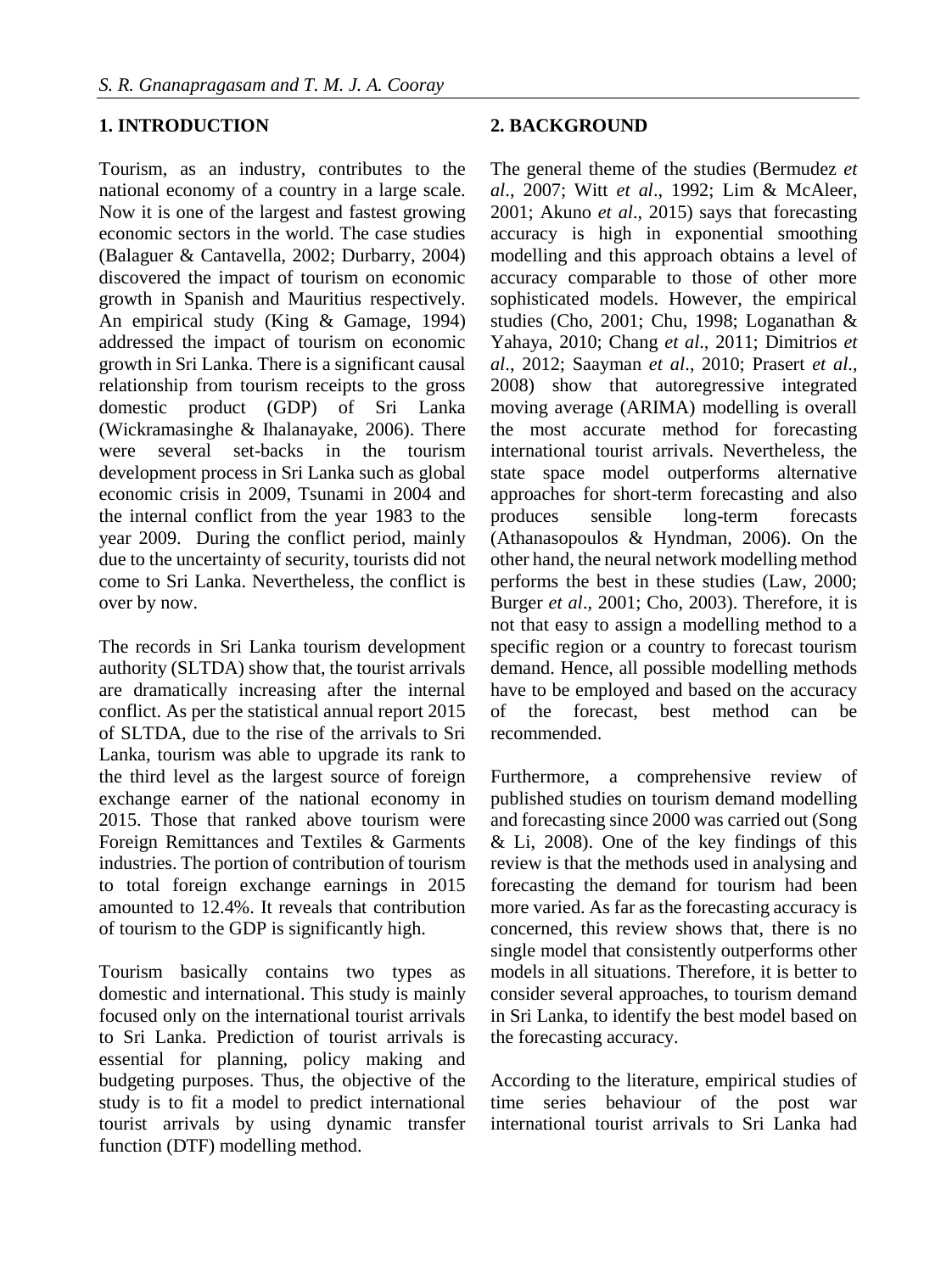been carried out using different modelling approaches.

They are as follows: the classical time series decomposition approach (Kurukulasooriya & Lelwala, 2014) with 96% forecasting accuracy, Box-Jenkin's modelling and Holt - Winter's Exponential Smoothing approaches (Gnanapragasam & Cooray, 2016(a) & 2016(b)) with nearly 95% and 88% forecasting accuracy respectively and State Space modelling approach (Gnanapragasam *et al*., 2016) with 94% forecasting accuracy. However, dynamic transfer function (DTF) model was not tried so far for the purpose of predicting international tourist arrivals to Sri Lanka. Therefore, this study attempts to fit tourist arrivals to Sri Lanka using DTF modelling approach.

# **3. MATERIALS & METHODS**

The monthly international tourist arrivals, from June 2009 to June 2016, recorded in the annual statistical reports of Sri Lanka tourism development authority are extracted for this study.

## **3.1. Preliminary Analysis**

At the preliminary stage prior to fit the dynamic transfer function model (DTF) model, the following techniques were carried out to get an idea about the data and its behaviour.

## **3.1.1. Plot of Time Series**

It is to inspect for extreme observations, missing data, or elements of non-stationary such as trend or seasonality or cyclic pattern or irregular variations.

# **3.1.2. Augmented Dickey- Fuller test**

Augmented Dickey- Fuller (ADF) test is used to test whether the series has a unit root. It is to confirm, statistically, that the stationary of series in terms of trend availability.

The test statistic for the model  $Y_t = \rho Y_{t-1} + u_t$ with  $-1 < \rho < 1$ , is  $DF = \frac{\hat{\rho}}{SE(\hat{\rho})} \sim t_{n-1}$  $=\frac{1}{SF(\hat{\Omega})}\approx l_{n-1}$ 

where  $Y_t$  is the response variable at time t,  $u_t$ is the white noise and *n* is the number of observations. The hypothesis to be tested in this test is H<sub>0</sub>: series is non-stationary  $(|\rho|=1)$ versus H<sub>1</sub>: series is stationary ( $|\rho|$  < 1).

# **3.1.3. Kruskal- Wallis test**

Kruskal- Wallis test is used to confirm the seasonality in the series. The hypothesis to be tested in this test is,  $H_0$ : series has no seasonality versus H1: series has seasonality. The test statistic of ruskal- Wallis test is defined as:

$$
H = \frac{12}{N(N+1)} \sum_{i=1}^{n_i} \frac{R_i^2}{n_i} - 3(N+1) \sqcup \chi_{L-1}^2
$$

where  $N$  is the total number of rankings,  $R_i$  is the sum of the rankings in a specific season,  $n_i$ is the number of the rankings in a specific season and *L* is the length of the season.

# **3.1.4. Differencing method**

If the series has an element such as trend or seasonality, then by taking the regular or seasonal differences those elements can be eliminated from the series and it is defined as  $W_t = Y_t - Y_{t-L}$ , where  $Y_t$  is the response variable at time  $t$  and  $L$  is the length of the season.

# **Autocorrelation function and partial auto correlation function**

In time series analysis, a process of examining the autocorrelation function (ACF) and partial autocorrelation function (PACF) is to determine the nature of the process under consideration.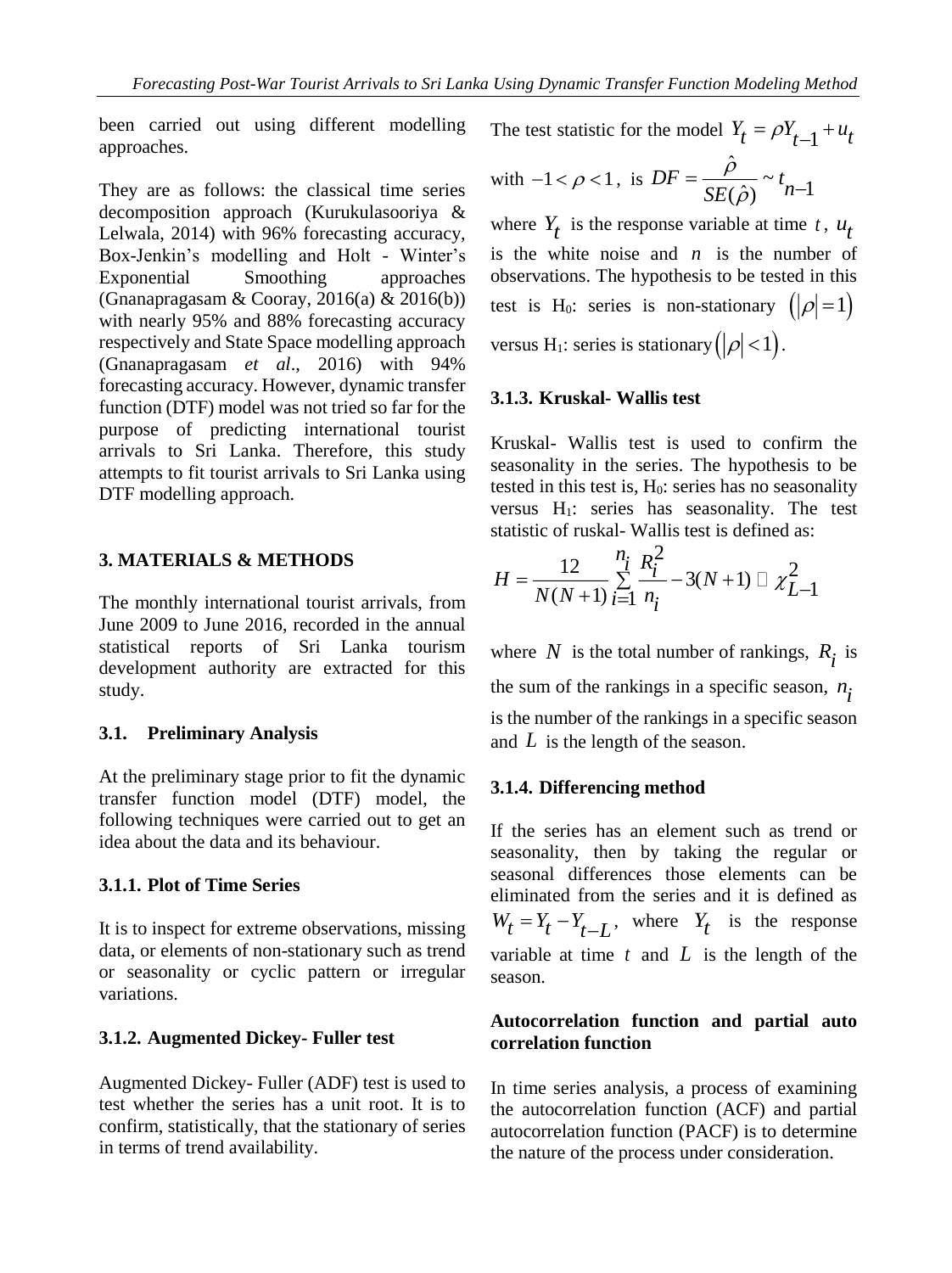## **3.1.5. Autocorrelation function**

Autocorrelation function (ACF) at lag k is defined by

$$
\rho_k = \frac{\text{cov}\left[\left(Y_t - \hat{Y}_t\right)\left(Y_{t+k} - \hat{Y}_{t+k}\right)\right]}{\sqrt{\text{var}\left(Y_t - \hat{Y}_t\right)\text{var}\left(Y_{t+k} - \hat{Y}_{t+k}\right)}}
$$

The first several autocorrelations are persistently large in the graph of ACF and trailed off to zero rather slowly, it can be assumed that a trend exists and the time series is non-stationary. If the series is stationary, then ACF graph must decay exponentially.

#### **3.1.6. Partial autocorrelation function**

Partial autocorrelation function (PACF) between  $Y_t$  and  $Y_{t+k}$  is the conditional correlation between  $Y_t$  and  $Y_{t+k}$  and defined as follows:  $\phi_{kk} = corr(Y_t, Y_{t+k} | Y_{t+1}, Y_{t+2},..., Y_{t+k-1})$ 

In other words, the PACF between  $Y_t$  and  $Y_{t+k}$ is the autocorrelation between  $Y_t$  and  $Y_{t+k}$ after adjusting for  $Y_{t-1}$ ,  $Y_{t-2}$ , ...,  $Y_{t-k+1}$ .

## **3.2. Dynamic Transfer Function modelling method**

Dynamic transfer function (DTF) model is a statistical model describing the relationship between an output variable  $Y_t$  and one or more input variables  $X_t$  's. It has many applications especially in forecasting turning points.

## **3.2.1. Dynamic Transfer Function – Noise model**

In practice, the output  $Y_t$  is not a deterministic function of  $X_t$ . It is often disturbed by some noise or has its own dynamic structure. The noise component  $N_t$  may be serially correlated, and it is assumed that  $N_t$  follows an ARMA ( $p$ ,  $q$ ) model as  $\phi(B) N_t = \theta(B) e_t$ , where  $\phi(B) = 1 - \phi_1 B - \phi_2 B^2 - \dots - \phi_p B^p$ and  $\theta(B)=1-\theta_1B-\theta_2B^2-...-\theta_qB^q$ are polynomials in  $B$  of degree  $p$  and  $q$ respectively, and  $\{e_t\}$  is a sequence of independent and identically distributed random variables with mean zero and variance  $\sigma_e^2$ .

It is noted that in the above ARMA model,  $E(N_t) = 0$  and the usual conditions of stationarity and invertibility apply. Putting together, a simple DTF model can be obtained as

$$
Y_t = c + v(B)X_t + N_t = c + \frac{\omega(B)B^b}{\delta(B)} X_t + \frac{\theta(B)}{\phi(B)} e_t
$$
  
where *c* is a constant,  
 $\theta(B)$ ,  $\phi(B)$ ,  $\omega(B)$  and  $\delta(B)$  are defined  
similarly as before with degree *q*, *p*, *s*, and *r*  
respectively, and  $\{e_t\}$  are white noise series.  
The parameter *b* is called the decay rate of the  
system. The noise component  $N_t$  should be  
independent of  $X_t$ ; otherwise, the model is not  
identifiable.

Further it is noted that when  $b > 0$  the DTF model is useful in predicting the turning points of  $Y_t$  given those of  $X_t$ .

## **3.2.2 Dynamic Transfer Function model for Univariate Time Series Process**

A general form of a DTF model can be expressed

as 
$$
Y_t = c + \sum_{i=1}^{m} \frac{\omega_i(B)B^{bi}}{\delta_i(B)} X_{it} + \frac{\theta(B)}{\phi(B)} e_t
$$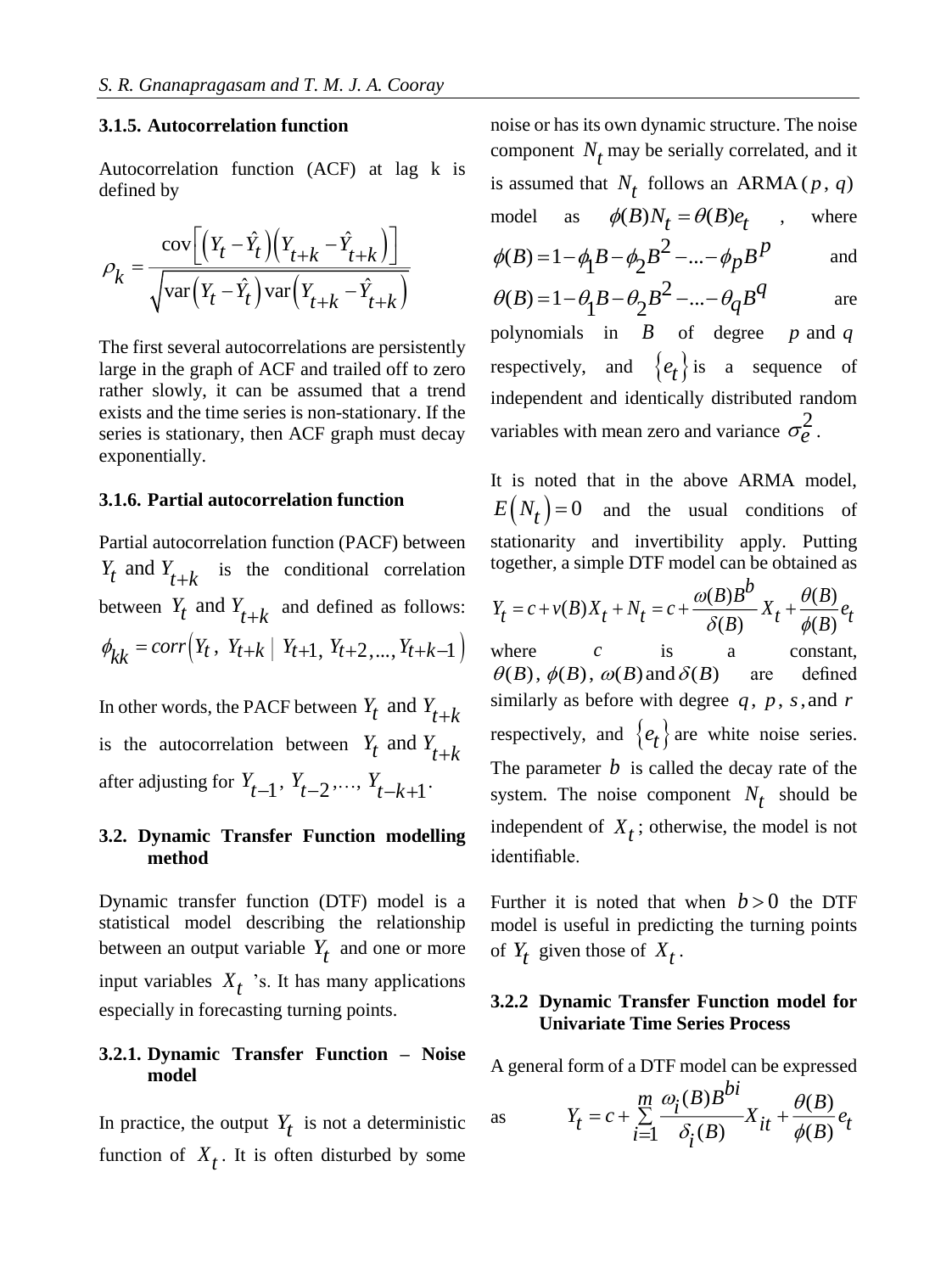where 
$$
\omega_i(B) = \omega_0 + \omega_1 B + \omega_2 B^2 + \dots + \omega_i B^i
$$
  
,  $\delta_i(B) = \delta_0 + \delta_1 B + \delta_2 B^2 + \dots + \delta_i B^i$ ,

$$
\delta_i(B) = \delta_0 + \delta_1 B + \delta_2 B^2 + \dots + \delta_i B^i,
$$
\n
$$
(B) - 1 \quad \text{if } B \neq B^2 \quad \text{if } B^i \text{ and } B^i \text{ is odd}
$$

$$
\phi(B) = 1 - \phi_1 B - \phi_2 B^2 - \dots - \phi_p B^p
$$
 and

$$
\theta(B) = 1 - \theta_1 B - \theta_2 B^2 - \dots - \theta_q B^q
$$
 are

polynomials in  $B$  of degree  $q, p, s,$  and  $r$ respectively, and  $\{e_t\}$  are white noise series. The parameter *bi* is called the decay rate with the i<sup>th</sup> variable. The order of the DTF is said to be  $(r, s, b)$  and the added noise model is of order  $(p, q)$ .

Since the DTF model is a straight forward extension of the ARMA model, for  $\omega_i(B) = 0$ , the model is equivalent to univariate time series process (Dominique *et al*., 2002). Thus the DTF for univariate time series can be simply written

as 
$$
Y_t = \frac{\theta(B)}{\phi(B)} e_t
$$
.

#### **3.3. Residual Analysis**

Before using the model for forecasting, it must be checked for adequacy. Diagnostic checks are performed to determine the adequacy of the model. Accordingly, the residuals should be random and normally distributed with constant variance. The following tests are carried out for the residual analysis:

#### **3.3.1. Anderson- Darling**

The Anderson- Darling (AD) test is used to test if a sample of data comes from a population with a specific distribution. It is a modification of Kolmogorov- Smirnov (K-S) test and gives more weight to the tails than does the K-S test. Here the hypotheses are  $H_0$ : The data follow normal distribution versus  $H_1$ : The data do not follow normal distribution.

The test statistic of AD test is:

$$
A^{2} = -N - \sum_{i=1}^{N} \frac{(2i-1)}{N} \Big[ \ln F(Y_{i}) + \ln(1 - F(Y_{N+1-i})) \Big]
$$

where  $F$  is the cumulative distribution function of the specified distribution,  $Y_i$  are the ordered data and *N* is the total number of observations.

#### **3.3.2. Lagrange's Multiplier test**

Lagrange's Multiplier (LM) test is used to test the independency of residuals. It is an alternative test of Durbin Watson test for auto correlation among residuals. The null hypothesis to be tested is that,  $H_0$ : there is no serial correlation of any order. The individual residual autocorrelations should be small. Significant residual autocorrelations at low lags or seasonal lags suggest that the model is inadequate. The test statistic of LM test is:

$$
W = nR^2 \Box \chi_{\text{df}}^2
$$
 where, *df* is the number

of regressors in the auxiliary regression (only linear terms of the dependent variable are in the auxiliary regression),  $R^2$  is the determination of coefficients and  $n$  is the number of observations.

## **3.3.3. White's General test**

White's general test is used in order to check constant variance of residuals. Accordingly the null hypothesis is  $H_0$ : Homoscedasticity against the alternative hypothesis H1: Heteroscedasticity. Test statistic of White's General test is:

$$
W = nR^2 \Box \chi^2_{\,}
$$
 where, *df* is the number

of regressors in the auxiliary regression (squared terms of the dependent variable are also included in addition to terms in the LM test in auxiliary regression),  $R^2$  is the determination of coefficients and  $n$  is the number of observations.

#### **Model Validation**

It is important to evaluate performance of fitted model on the basis of the fit of the forecasting.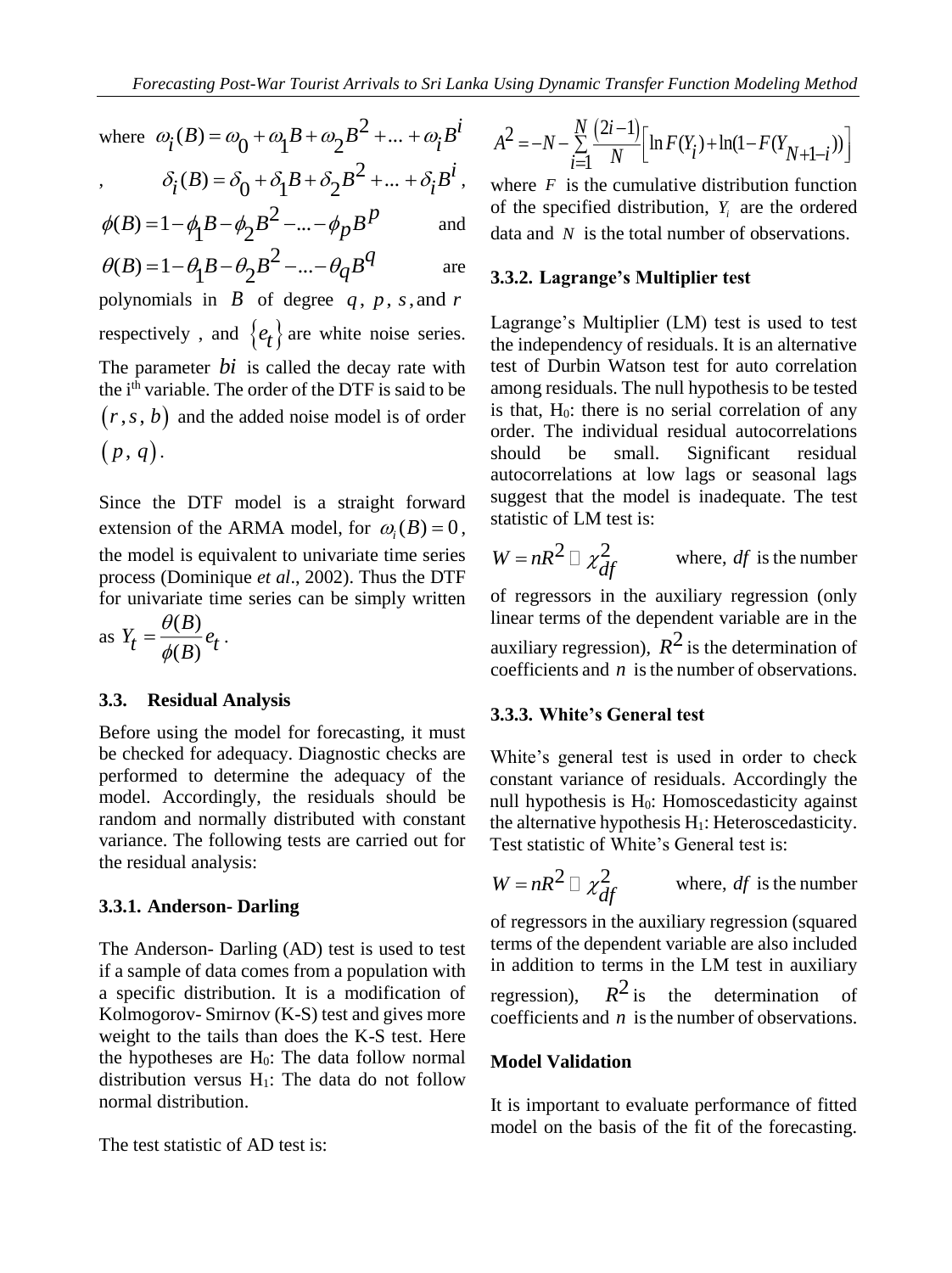Measure of forecast accuracy should always be evaluated as part of a model validation effort.

## **3. 4. Mean absolute percentage error**

Mean absolute percentage error (MAPE) is the average of the sum of the absolute values of the percentage errors. It is generally used for evaluation of the forecast against the validation sample. To compare the average forecast accuracy of different models, MAPE statistics is used. It is defined as,

$$
\text{MAPE} = \frac{1}{n} \sum_{t=1}^{n} \left| \frac{Y_t - \hat{Y}_t}{Y_t} \right| \times 100, \text{ where } Y_t \text{ is the}
$$

response variable at time  $t$  and  $n$  is the number of observations. Practically if MAPE is less than 10% then the fitted model is highly recommended for forecasting.

## **4. RESULTS & DISCUSSIONS**

In this section, the discussions are based on the results obtained from the results software *MINITAB* and *SAS*.

## **4.1. Preliminary Analysis**

The Figure 1 shows the yearly international tourist arrivals from the year 1967 to 2015 to Sri Lanka.



**Figure 1.** Plot of yearly tourist arrivals

In Figure 1, it is clearly observed that, from the years 1967 to 1982 there is an upward trend in

arrivals. This is the beginning of the internal conflict in Sri Lanka. There after ups and downs in total arrivals can be seen from the years 1983 to 2009. This is the period where the internal conflict took place in Sri Lanka. Nevertheless, from the years 2009 to 2015, after the internal conflict, there is a remarkable upward trend in the total number of international tourist yearly arrivals to the island. This is the reason for this study is to mainly focus on the international tourist arrivals, only after the conflict, to Sri Lanka.

To study the behaviour of the arrivals, after the internal conflict, data from June 2009 to December 2015 are considered whereas only for growth rate calculation the data from January 2008 are taken. The relevant results are summarized in Table 1. It is noted that, the original data is named as Y in the analysis part to handle this in *SAS* and *MINITAB* software conveniently.

**Table 1.** Annual tourist arrivals and its growth rate

|      |                 | Growth |                       |                 | Growth    |
|------|-----------------|--------|-----------------------|-----------------|-----------|
| Year | <b>Arrivals</b> | Rate   | Year                  | <b>Arrivals</b> | Rate      |
| 2009 | 260161          | 2.15%  | 2013                  | 1274593         | 26.75%    |
| 2010 | 654476          | 46.12% | 2014                  | 1527153         | 19.81%    |
| 2011 | 855975          | 30.79% | 2015                  | 1798380         | 17.76%    |
| 2012 | 1005605         | 17.48% | <b>Total arrivals</b> |                 | 7,376,343 |

From the statistics appeared in Table 1, it can be stated that, over 7.3 million tourists had visited the island during the study period. Also only in the year 2015 nearly 1.8 million tourists had visited the island and which is the biggest hit in tourism history of Sri Lanka.

Further it is noted that, every year there is a positive growth rate. It reveals that, there is dramatic increase in total tourist arrivals after the conflict. A rapid increase in growth rate in the year 2010, soon after the internal conflict in Sri Lanka, is also noted here.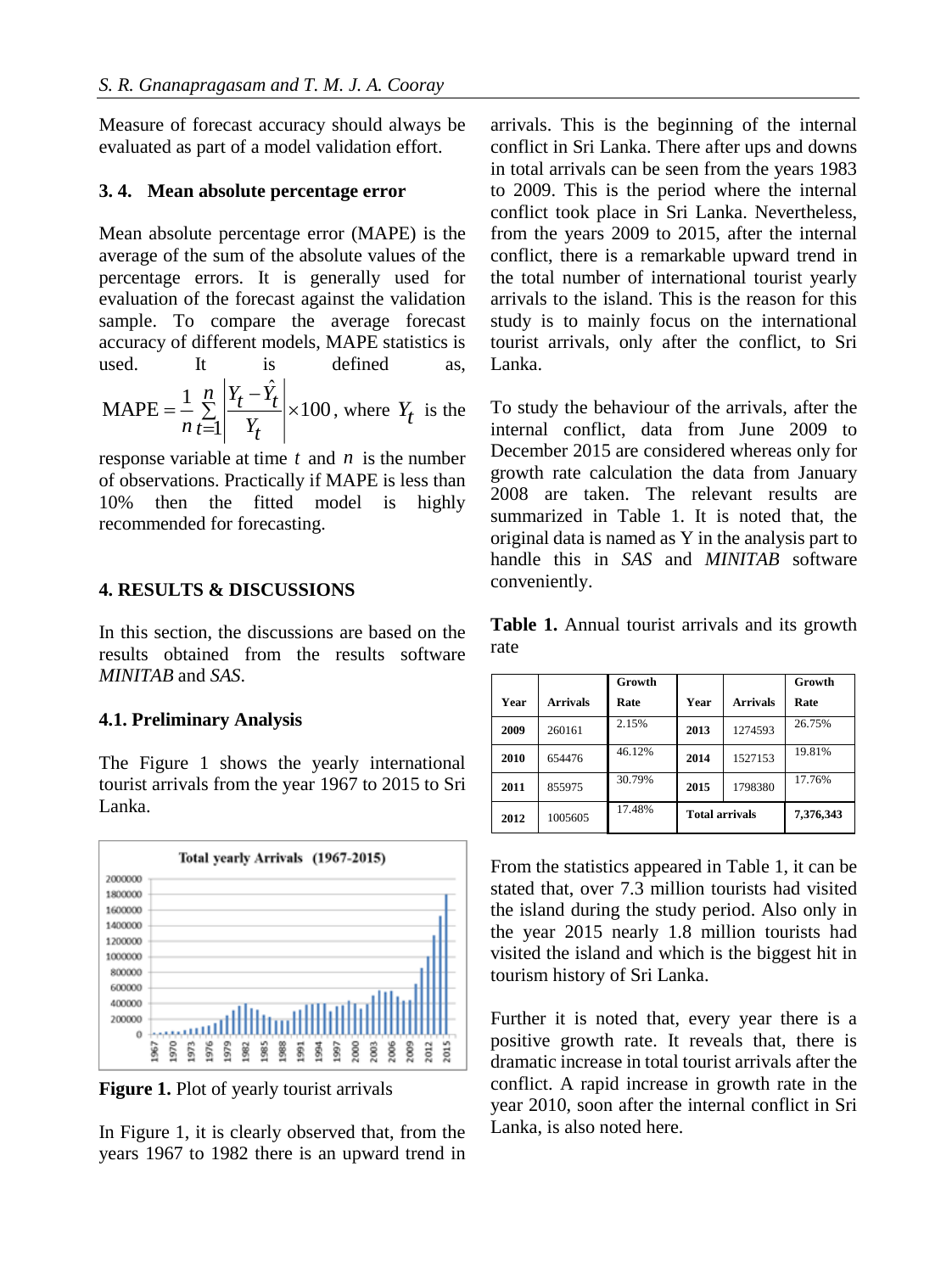The monthly average arrivals after the conflict are also taken into account to see the pattern of the arrivals to Sri Lanka.



**Figure 2.** Plot of monthly average arrivals

It can be clearly observed a pattern of arrivals, on the average, from Figure 2 that in the months of December, January and February more tourists do come to Sri Lanka whilst the lower numbers of arrivals are recorded in the months of May and June on average in every year.

## **4.2. Checking stationary condition**

Figure 3 provides the time series plot of the original series Y from June 2009 to December 2015.



**Figure 3.** Plot of Time series

An upward trend with seasonal pattern can be clearly seen from the time series plot of the

original series in Figure 3. Hence, it is obvious that, the original series Y is non- stationary.

Further, to check the stationary condition of the series Y, statistically, ACF graph with ADF and Kruskal- Wallis tests are employed as follows:



**Figure 4.** ACF graph of the series Y

It is very clear from the graph of ACF of Y in Figure 4 that it does not decay exponentially and thus it can be claimed that the original series Y is non- stationary.

Since the p- value (0.99) of ADF test confirms the existence of the trend in the series Y, the regular difference is taken to remove the trend and now the first differenced series is named as D1Y. Again the time series plot of the series D1Y is obtained to observe the behaviour of the regular differenced series.



**Figure 5.** Time series plot of D1Y

Now it seems from the time series plot in Figure 5 that there is no trend in the series D1Y. Again ADF test for the series D1Y is also applied and hence it concludes that the series D1Y has no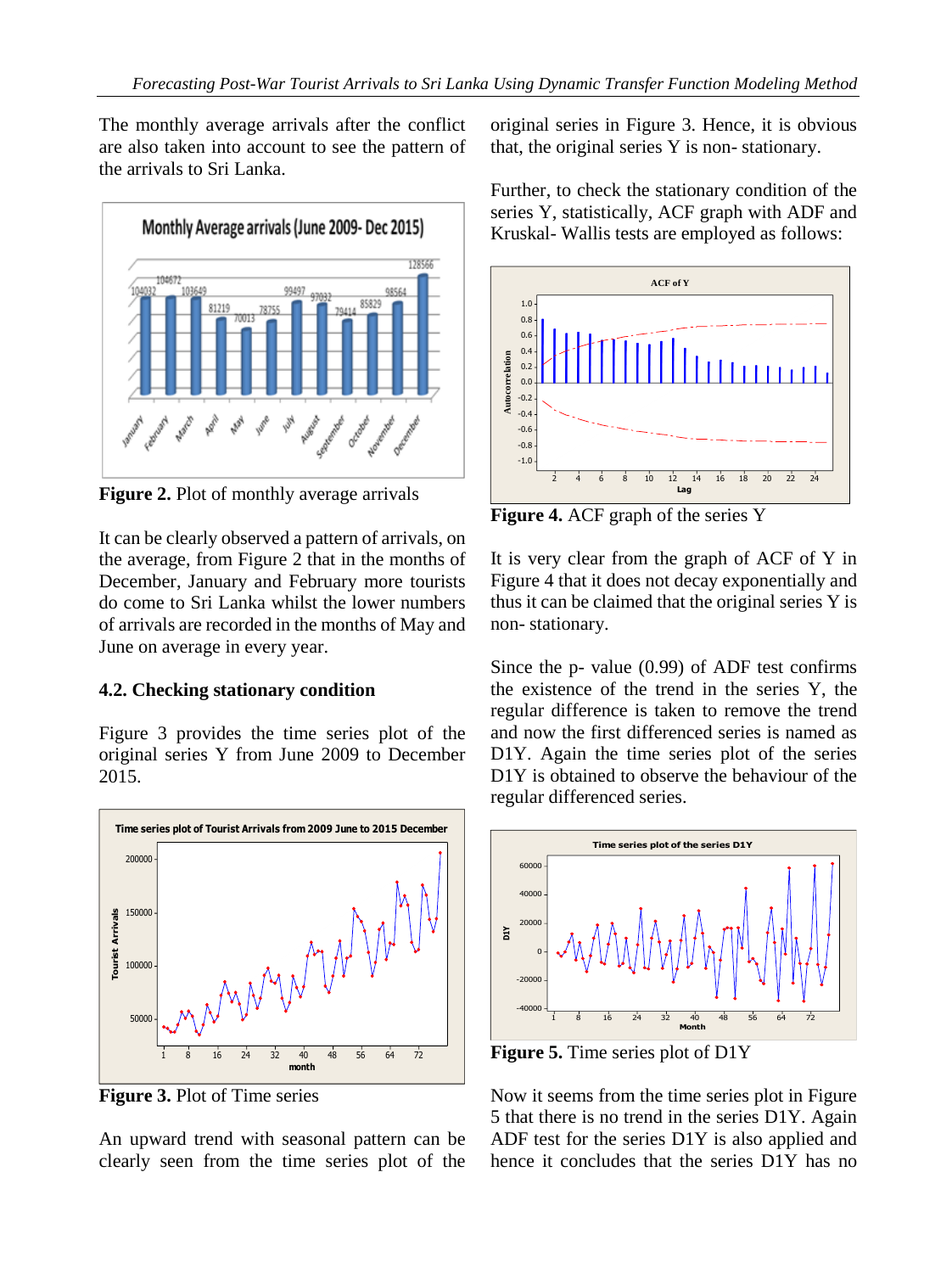trend as the p-value of ADF test for D1Y is 0.00. However, the p- value (0.00) of Kruskal- Wallis test for the series D1Y still confirms the existence of seasonality.



**Figure 6.** ACF graph of the series D1Y

From the graph of ACF of D1Y in Figure 6, it can be clearly observed that, spikes of 12th and 24th lags are high and not significant. Therefore, it can be assumed that the series D1Y has the seasonality with length 12. To remove this seasonality, the seasonal difference for length 12 is taken and now it is named as D12D1Y.



**Figure 7.** Time series plot of D12D1Y

Time series plot of the series D12D1Y is obtained to observe the behaviour of the 12th differenced series. Time series plot in Figure 7 also suggests that the seasonal differenced series, D12D1Y, with length 12 has no trend. However, it is hard to come to a conclusion about the seasonality. Thus the relevant statistical tests, ADF and Kruskal- Wallis, with ACF and PACF graphs are to be used to make a conclusion on stationary condition of the series D12D1Y.



**Figure 8.** ACF graph of the series D12D1Y

Except at the first lag all the spikes are small and they are significant in the graph of ACF of the series D12D1Y in Figure 8. In addition, all the spikes after first lag are small and significant in the graph of PACF of the series D12D1Y. Both graphs indicate that, the new series D12D1Y is stationary.



**Figure 9.** PACF graph of the series D12D1Y

Moreover, the p-value (0.00) of ADF test for D12D1Y shows that, it has no unit root. Therefore it can be concluded with 95% confidence that, D12D1Y has no trend. At the same time, from the p-value (0.37) of Kruskal-Wallis test, it can be concluded that the D12D1Y is now free from the seasonal pattern. Therefore, the new series D12D1Yis stationary and it can be used to fit the dynamic transfer function model.

#### **4.3. Fitting dynamic transfer function model**

The stationary data D12D1Y feed to SAS program to fit DTF model for univariate time series process. According to its output, the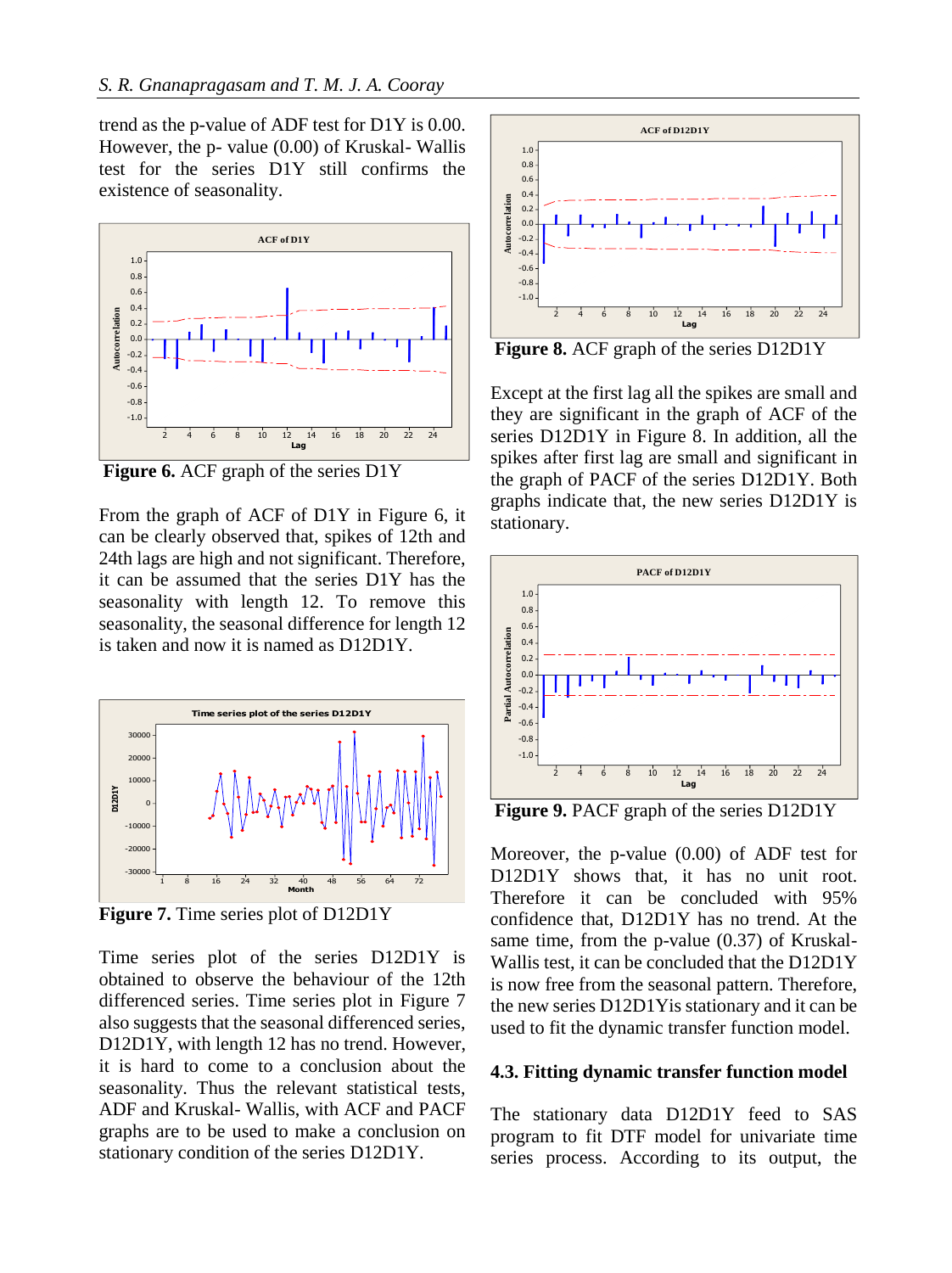estimated parameter is and p- value of the parameter estimation is less than 0.0001. Therefore it can be concluded with 95% confidence that, the parameter of the model is significant.

Hence, the fitted DTF model to predict international tourist arrivals to Sri Lanka is:

$$
\hat{Y}_t = Y_{t-1} + Y_{t-12} - Y_{t-13} + 0.82 \cdot e_{t-1}
$$

where  $\hat{Y}_t$  is the estimated tourist arrivals at time *t*

 $Y_{t-1}$ ,  $Y_{t-12}$  and  $Y_{t-13}$  are the preceding arrivals at time  $t-1$ ,  $t-12$  and  $t-13$  respectively

 $e_{t-1}$  is the residuals at one preceding period  $t-1$ 

# **4.4. Residual analysis of the fitted DTF model**

The residual analysis to the fitted model to check for the adequacy is carried out as follows:

## **4.4.1. Normality checking**

The probability plot of residuals of fitted DTF model is almost linear in Figure 10 and further the p-value (0.820) of the Anderson Darling test suggests that the residuals follow normal distribution. Thus it can be concluded with 95% confidence that the residuals are normally distributed.



**Figure 10.** Normal probability plot of residuals

## **4.4.2. Independency checking**

From the plot of residuals versus predicted values in Figure 11, it can be seen that the residuals scatted randomly. Thus it can be stated that the residuals are independently distributed. Further, the p- value (0.62) of Lagrange's Multiplier test confirms that, the residuals of fitted DTF model have no auto correlation.



**Figure 11.** Plot of residuals versus predicted values

# **4.4.3. Homoscedasticity checking**

In addition, the plot of residuals versus observations order in Figure 12 shows that it does not follow any systematic pattern and it is symmetric about 0. Thus it can be claimed that the variance of the residuals is constant throughout. Moreover, the p-value (0.30) of White's general test confirms with 95% confidence that the residuals of fitted DTF model have no heteroscedasticity.



**Figure 12.** Plot of residuals versus observations order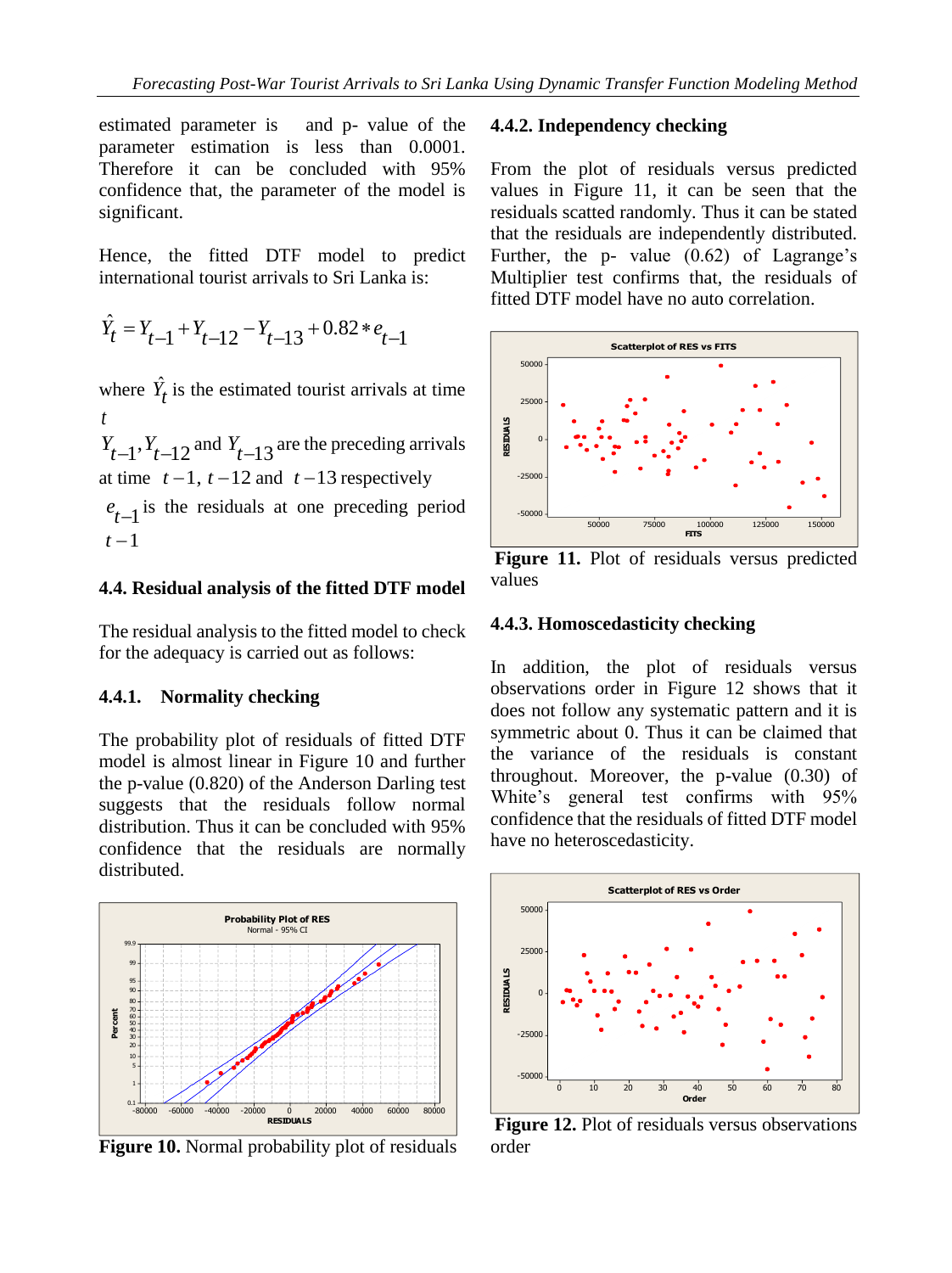The residuals of the fitted DTF model satisfy all necessary conditions of the residual analysis. Therefore, it can be concluded that the fitted DTF model is significant. Hence, this model can be recommended for predicting future international tourist arrivals to Sri Lanka.

## **4.5. Model validation**

The plot in Figure 13 clearly shows that the predicted value from the first six months in 2016 period is very closer to the actual observations that of in the same periods in 2016. It is noted that, in the first three months the predicted values under estimate and however in the last there months they over estimate. Geometric representation of model validation in Figure 13 indicates that the predicted values are closer to the observed values. However, it has to be justified by using statistical method.



**Figure 13.** Plot of observed and predicted values

To check the accuracy of fitted model as model validation, MAPE statistic is calculated from the period from January 2016 to June 2016. The predicted arrivals with the observed arrivals in that particular period are summarized in Table 2.

According to the MAPE value (8.63) in Table 2, it can be concluded that, the fitted DTF model explains over 90% accuracy in terms of forecasting. This model can be strongly recommended to forecast future tourist arrival to Sri Lanka.

| Month in 2016 | <b>Observed</b> | <b>Predicted</b> |  |
|---------------|-----------------|------------------|--|
| January       | 194280          | 179003           |  |
| February      | 197697          | 188298           |  |
| March         | 192841          | 179808           |  |
| April         | 136367          | 144974           |  |
| May           | 125044          | 136286           |  |
| June          | 118038          | 138224           |  |
| <b>MAPE</b>   | 8.63            |                  |  |

#### **4.6. Forecasting future arrivals in 2016**

The future arrivals for last six months in the year 2016 are forecasted and reported in Table 3.

**Table 3.** Forecasted arrivals in 2016

| Month in 2016         | <b>Predicted Arrivals</b> |  |  |
|-----------------------|---------------------------|--|--|
| July                  | 198,561                   |  |  |
| August                | 189,367                   |  |  |
| September             | 166,131                   |  |  |
| October               | 155,037                   |  |  |
| November              | 166,904                   |  |  |
| December              | 228,871                   |  |  |
| <b>Total Arrivals</b> | 1,104,871                 |  |  |

Based on the monthly wise forecasted arrivals from July 2016 to December 2016 in Table 3, it can be expected that over 1.105 million tourists will come to Sri Lanka in the last six months in 2016. It is approximately 14% increase in the tourist arrivals over the last six months in the year 2015.

## **5. CONCLUSIONS**

Based on this study, here we provide some recommendations which can be made to improve the tourism industry in Sri Lanka.

## **5.1. Pattern of tourist arrivals to Sri Lanka**

Since the tourist arrivals have been dramatically increased in recent past, particularly after the internal conflict in Sri Lanka, it is recommended for more attention on this industry is needed in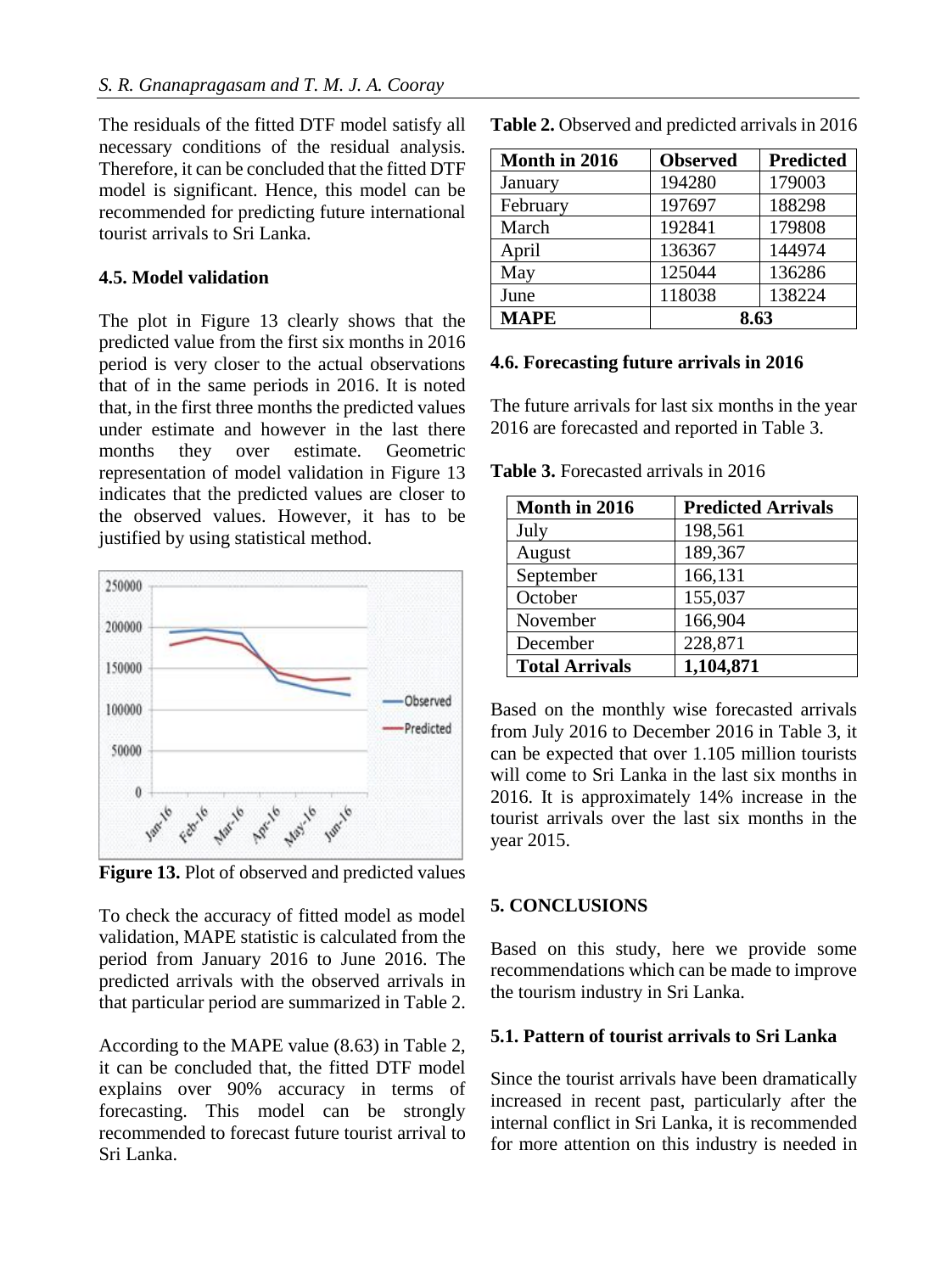the country. Since the seasonal patterns are very clearly observed, it is recommended to promote some activities to attract the tourists especially in off periods.

# **5.2 Fitted DTF model**

The fitted DTF model to predict the international tourist arrivals to Sri Lanka is  $\hat{Y}_t = Y_{t-1} + Y_{t-12} - Y_{t-13} + 0.82 * e_{t-1}$ 

where  $\hat{Y}_t$  is the estimated tourist arrivals at time *t*

 $Y_{t-1}$ ,  $Y_{t-12}$  and  $Y_{t-13}$  are the preceding arrivals at time  $t-1$ ,  $t-12$  and  $t-13$  respectively

 $e_{t-1}$  is the residuals at one preceding period  $t-1$ 

# **5.3. Prediction of future arrivals**

Over 1.1 million international tourists can be expected in the last six months of the year 2016 and it will be 14% increase with the year 2015. Therefore it is better to be ready to facilitate the needs of those visitors in future.

# **5.4. Further Work**

Since tourism contributes to national revenue of Sri Lanka in a large scale, it is better to carry out a causal relation study of international tourist arrivals to Sri Lanka versus gross domestic product (GDP) and then it would be useful to fit a dynamic transfer function (DTF) model by considering GDP as the dependent variable and tourist arrivals as the independent variable.

# **REFERENCES**

ATHANASOPOULOS G & HYNDMAN RJ. Modelling and forecasting Australian domestic tourism. Preprint submitted to Tourism Management. 2006. Available in http://www.robjhyndman.com/papers/austouris m.pdf. Accessed on 29<sup>th</sup> Nov 2016.

BALAGUER J & CANTAVELLA JM. Tourism as a long-run economic growth factor: the Spanish case. Applied Economics. 2002; 34: 877-884.

BERMUDEZ JD, SEGURA JV & VERCHER E. Holt- Winters forecasting: an alternative formulation applied to UK air passenger data. Journal of Applied Statistics. 2007; 34: 1075- 1090.

BURGER CJSC, DOHNAL M, KATHRADA M & LAW R. A practitioners guide to time-series methods for tourism demand forecasting - a case study of Durban, South Africa. Tourism Management. 2001; 22: 403-409.

CHANG JL, HSUEH FC & TIAN SL. Forecasting tourism demand using time series, artificial neural networks and multivariate adaptive regression splines: Evidence from Taiwan. International Journal of Business Administration. 2011; 2(2): 14-24.

CHO V. Tourism forecasting and its relationship with leading economic indicators. Journal of Hospitality and Tourism Research. 2001; 24: 399-420.

CHO V. A comparison of three different approaches to tourist arrival forecasting. Tourism Management. 2003; 24: 323-330.

CHU F. Forecasting tourism demand in Asian-Pacific countries. Annals of Tourism Research. 1998; 25(3): 597- 615.

DIMITRIOS G, DIMITRIS P & DANIEL S. Forecasting tourist arrivals in Greece and the impact of macroeconomic shocks from the countries of tourists' origin. Annals of Tourism Research. 2012; 39 (2): 641-666.

DOMINIQUE MH, LEONARD JP & RANDALL LS. Market response models-Econometric and Time Series Analysis (2nd Edition). Jehoshua E, editor. International Series in Quantitative Marketing. Kluwer academic. 2002; 286.